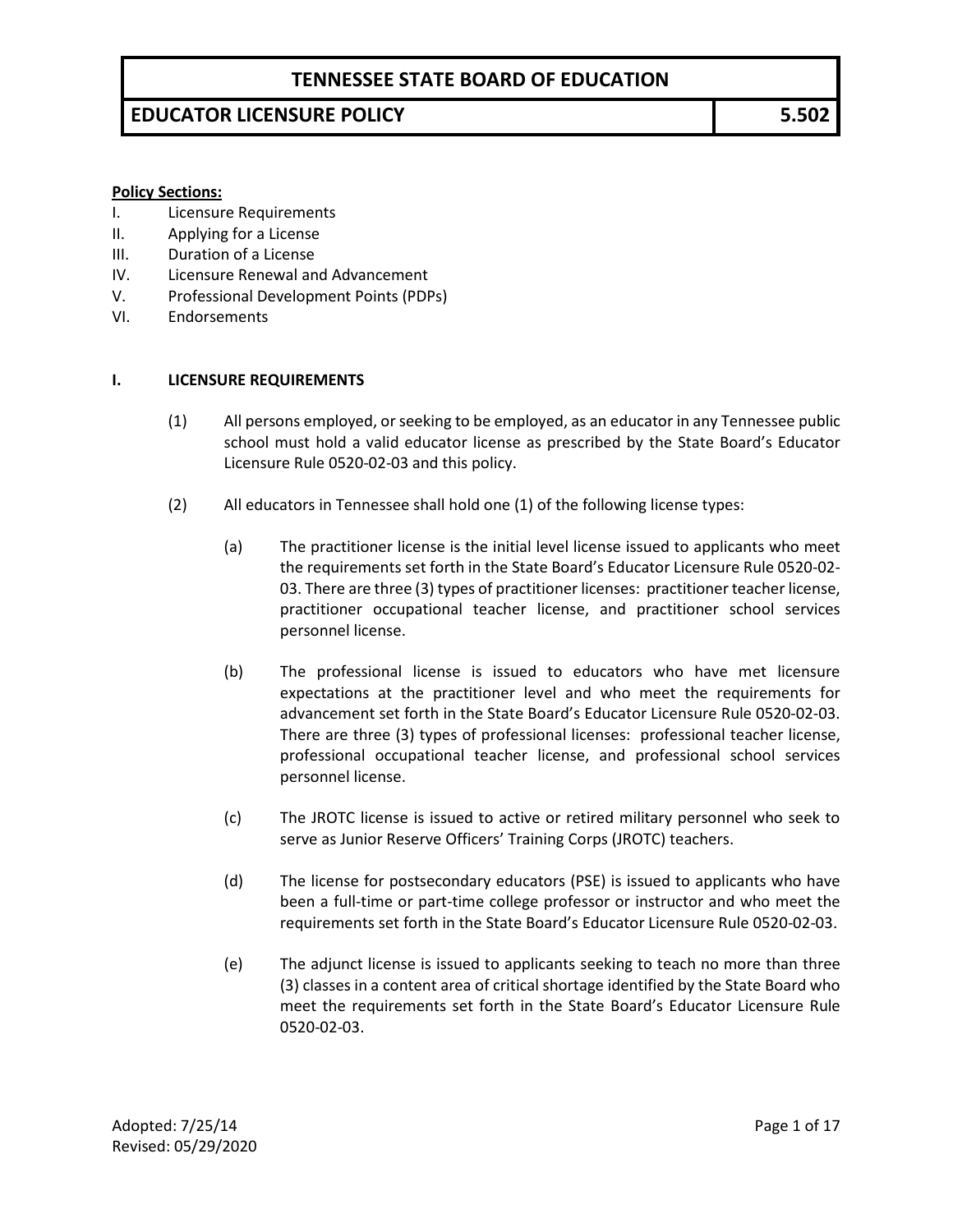# **EDUCATOR LICENSURE POLICY 5.502**

- (f) The Instructional Leader License Aspiring (ILL-A) is an optional leader license pathway and is issued to applicants that meet the requirements set forth in the State Board's Educator Licensure Rule 0520-02-03.
- (g) The Instructional Leader License (ILL) is issued to applicants who hold a bachelor's degree, have completed an instructional leadership preparation program approved by the State Board of Education or by a state other than Tennessee, and meet the additional requirements set forth in the State Board's Educator Licensure Rule 0520-02-03.
- (h) The Instructional Leader License Professional (ILL-P) is issued to educators currently holding the ILL who meet the requirements for advancement set forth in the State Board's Educator Licensure Rule 0520-02-03.

#### **II. APPLYING FOR A LICENSE**

- (1) Each educator shall be individually responsible for securing a license, verifying its accuracy, maintaining its validity, registering it with the employing local board of education or public charter school, and meeting the requirements of T.C.A. § 49-5-101.
- (2) All applications for licensure shall be made to the Department of Education on forms furnished by the Department.
- (3) Prospective educators seeking a Tennessee educator license must, in addition to meeting the specific requirements of each endorsement area, ensure submission of the following, as appropriate, to the Department:
	- (a) Official transcripts from all postsecondary institutions attended, signed and sealed by the registrar or other appropriate official of the institution issuing the transcripts. The Department shall develop guidance for the acceptance of credits from non-regionally accredited postsecondary institutions
	- (b) A recommendation from the approved educator preparation provider (EPP), signed by the dean or other designated official of the EPP;
		- 1. For applicants who have completed an educator preparation program, the EPP must indicate that the applicant has successfully completed all required components of the program applicable at the time of completion and indicate the area(s) of endorsement for which the applicant has successfully completed requirements. Recommendations must be received within five (5) years of the date of program completion. If a candidate completed a program more than five (5) years prior to the date of the application, the candidate may attempt to secure an updated recommendation from the EPP. EPPs are under no obligation to issue an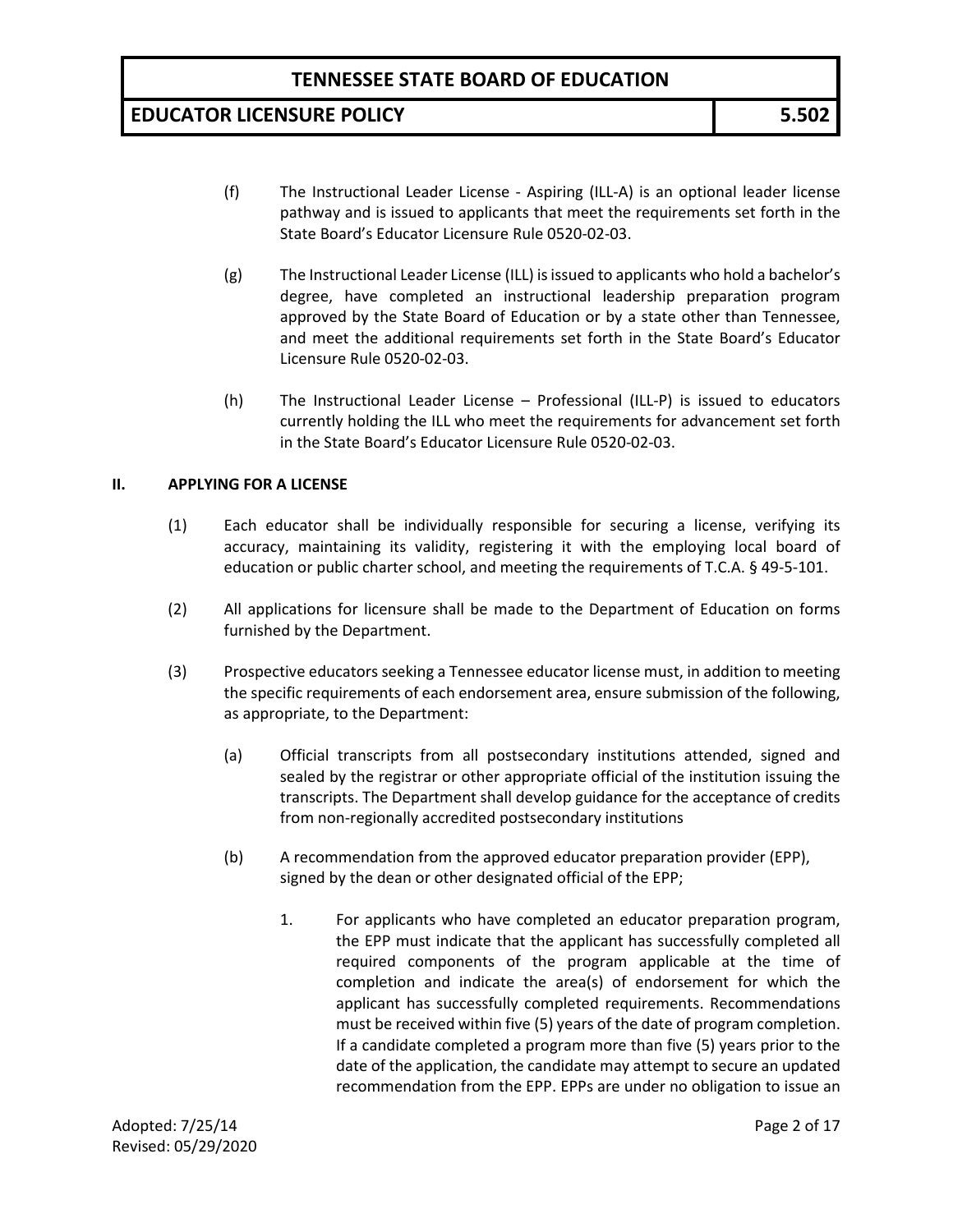# **EDUCATOR LICENSURE POLICY 5.502**

updated recommendation. EPPs may elect to require qualifying scores prior to submitting a recommendation.

- 2. For applicants who are currently enrolled in an educator preparation program with a job-embedded clinical practice, the EPP must indicate the area(s) of endorsement for which the applicant has successfully demonstrated content knowledge. Verification of successful program completion must be submitted by the end of the validity period of the initial license.
- (c) Qualifying scores, that are no more than five (5) years old, on all required assessments as defined in the Professional Assessments for Tennessee Educators Policy 5.105 and the timeline guidance issued by the Department. Only official score reports transmitted by the testing agency will be accepted.
- (d) If the applicant is applying for a Tennessee license based on educator licensure in another state, the educator must provide a copy of the current, valid out-of-state license.
- (4) The Department of Education shall review all applications and supporting documentation received and shall notify applicants of any deficiencies to a submitted application.
- (5) Applicants that meet all requirements for licensure shall be issued a license with an effective date based on the date the application was submitted to the Department.
- (6) Applications for advancement of a license may be submitted as soon as criteria for advancement are met. Applications for renewal must take place during the final year of the validity period of the license. For example, if a license expires on August 31, 2020, the educator may not apply for renewal until September 1, 2019. Educators who hold an inactive license may apply to reactivate the license at any point.
- (7) Any changes to a licensed educator's name, address, or other contact information shall be updated by the educator in the educator license database (TN Compass)..
- (8) Pursuant to T.C.A. § 49-5-105, the holder of a license who changes or alters the holder's license in any way, or who permits any other person to change or alter the license, commits a Class C misdemeanor and shall have such holder's license revoked.

#### **III. DURATION OF A LICENSE**

(1) All licenses shall become valid based on the date of application submission to the Department.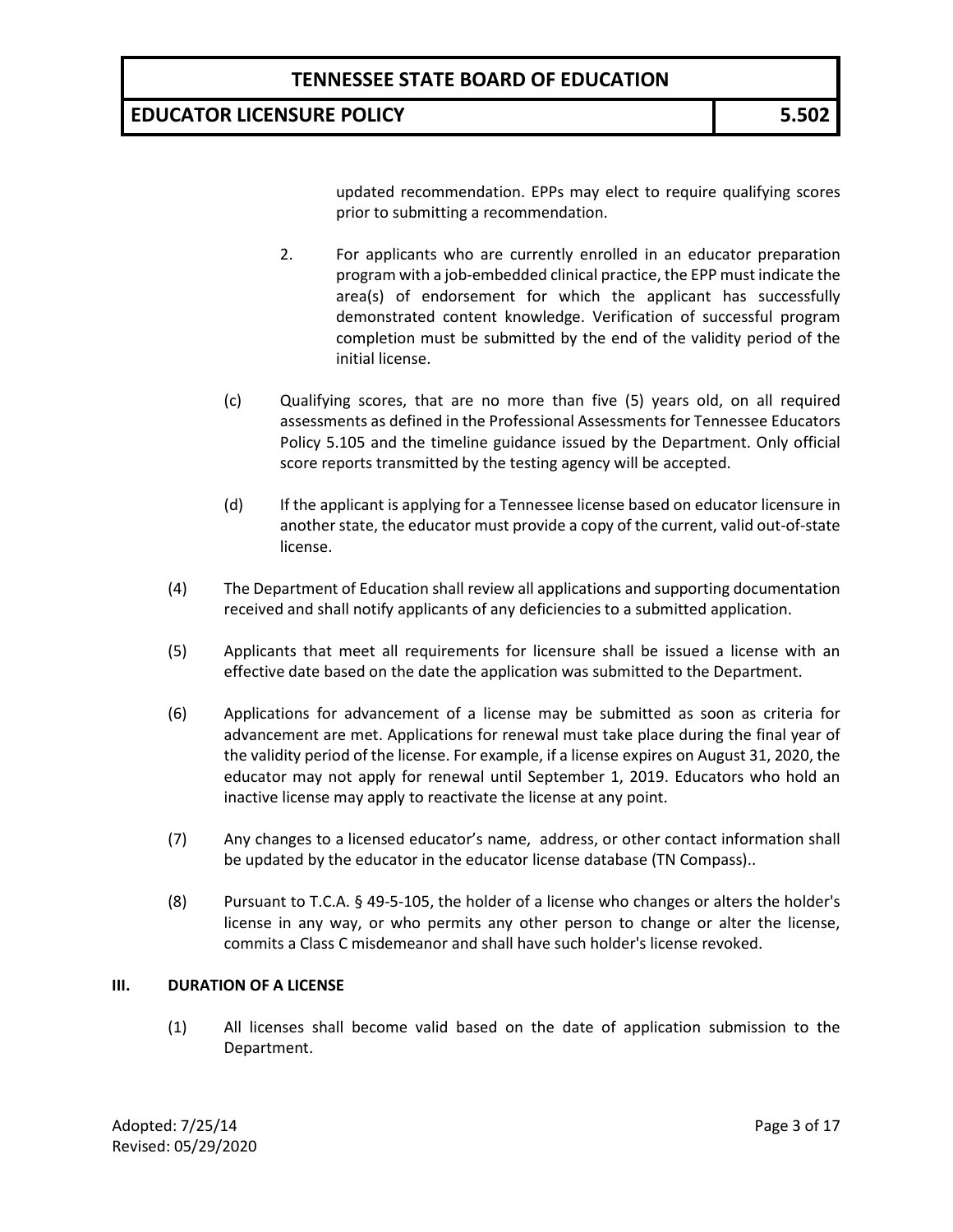# **EDUCATOR LICENSURE POLICY 5.502**

- (2) The Department shall establish the validity period for each license type based on the effective date, provided, however:
	- (a) The validity period of the practitioner license shall be no more than four (4) years;
	- (b) The validity period of the professional license shall be no more than seven (7) years;
	- (c) The validity period of the ILL-A shall be no more than four (4) years;
	- (d) The validity period of the ILL shall be no more than four (4) years; and
	- (e) The validity period of the ILL-P shall be no more seven (7) years.
- (3) Notwithstanding paragraph (2), the validity period of a license may be extended from the date of termination of military service for the number of years, not to exceed four (4), which the holder spent in military service during the life of the license. Four (4) calendar months of military service during any school year shall be counted as a full year for purposes of extending the license. The five (5) years preceding the issuance of a teacher license, within which time academic credit must be earned, shall not be included in the number of years spent in military service.

#### **IV. LICENSURE RENEWAL AND ADVANCEMENT**

- (1) Educator licenses must be renewed during the final year of the validity period of the license. If a license is not renewed, it shall become inactive.
	- (a) A practitioner license may be renewed once prior to the end of the validity period of the first issuance of the practitioner license. To renew a practitioner first issuance license, an educator must:
		- 1. Complete an approved educator preparation program; and
		- 2. Submit passing scores on all required content and pedagogical assessments.
	- (b) To renew a practitioner occupational license, an educator must:
		- 1. Complete an approved occupational educator preparation program; and
		- 2. Submit proof of current industry certification as required by the endorsement area.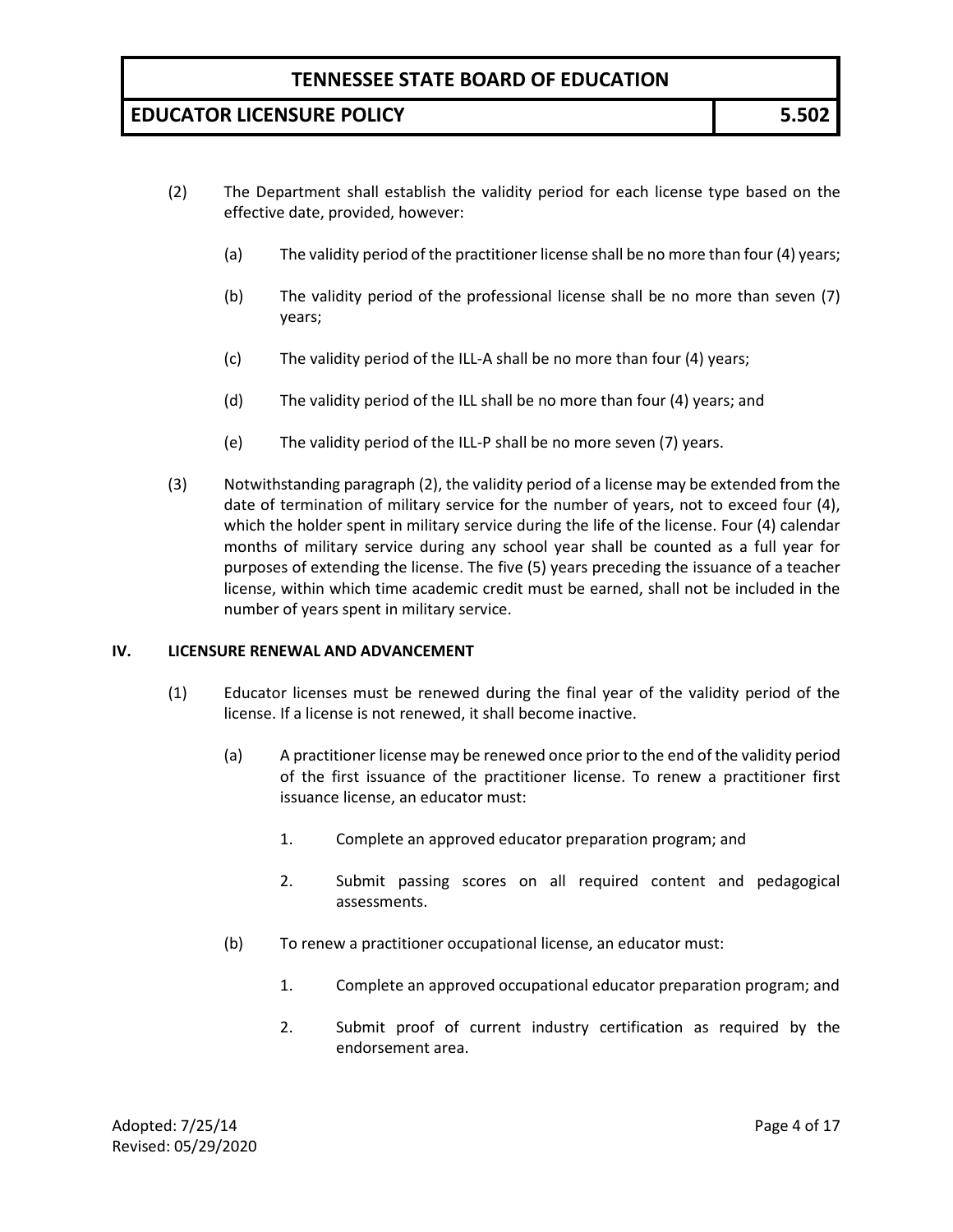- (c) To renew a professional license, an educator must submit sixty (60) professional development points (PDPs) that have been accrued during the validity period of the license $^1$  $^1$ .
- (d) To renew a professional occupational license, an educator must submit proof of current industry certification as required by the endorsement area.
- (2) To advance from a practitioner teacher license to professional teacher license, educators must:
	- (a) Complete an approved educator preparation program;
	- (b) Submit passing scores on required content and literacy assessments;
	- (c) Have at least three (3) years of qualifying experience as defined by the Department; and
	- (d) Submit documentation of thirty (30) PDPs or a recommendation from the director of schools or leader of a charter school or the school's charter management organization (CMO).
- (3) To advance from a practitioner occupational license to professional occupational license, educators must:
	- (a) Have three (3) years of qualifying experience as defined by the Department and submit documentation of thirty (30) PDPs or a recommendation from the director of schools or leader of a charter school or the school's CMO;
	- (b) Complete an approved educator preparation program;
	- (c) Have completed the Department's new teacher training during the first year of teaching;
	- (d) Have observed three (3) experienced teachers within the same area of endorsement and one (1) experienced teacher in a different area of endorsement;
	- (e) Have an assigned mentor teacher during the first (3) years of teaching; and
	- (f) Have current valid industry certification required by the endorsement area.

<span id="page-4-0"></span><sup>&</sup>lt;sup>1</sup> Educators who hold a Speech Language Pathologist or School Audiologist endorsement on a School Services Personnel license and also hold a valid license issued by Tennessee or an out-of-state licensing Board of Communications Disorders and Sciences or hold the Certificate of Clinical Competence from the American Speech-Language-Hearing Association may use this license or certificate in lieu of PDPs for the purpose of licensure advancement or renewal.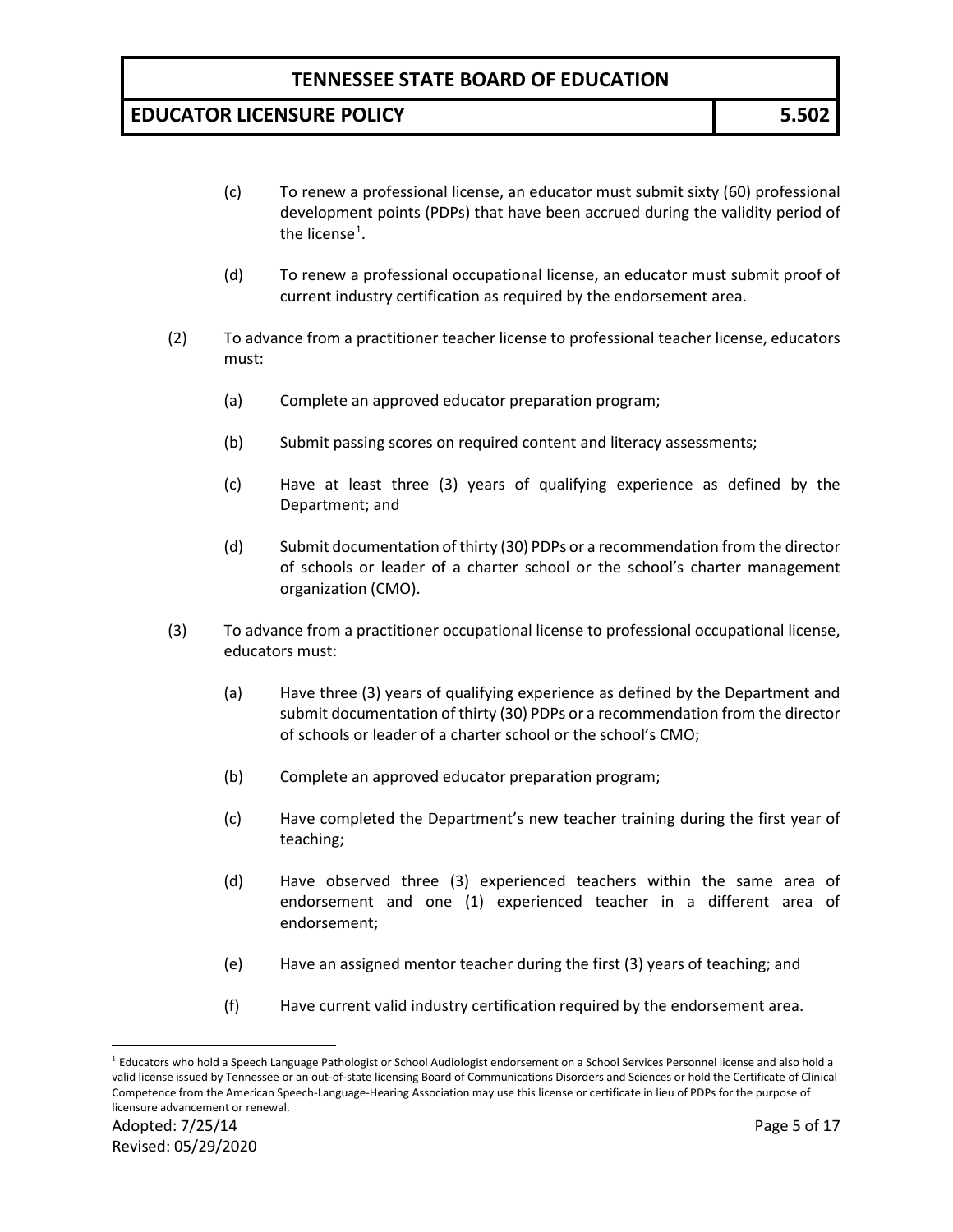# **EDUCATOR LICENSURE POLICY 5.502**

- (4) To advance from a practitioner school services personnel license to a professional school services personnel license, educators must:
	- (a) Have at least three (3) years of qualifying experience as defined by the Department;
	- (b) Submit documentation of thirty (30) PDPs or a recommendation from the director of schools or leader of a charter school or the school's CMO.

#### **V. PROFESSIONAL DEVELOPMENT POINTS**

- (1) Professional Development Points (PDPs) may be earned through:
	- (a) Professional development activities which may include, but are not limited to, state, school, or district sponsored professional activities, or professional academy, institute, seminar, or conference attendance;
	- (b) Continuing education which consists of activities provided by institutions of higher education or professional associations which do not result in academic credit leading to a degree. The educator's certificate or transcript must indicate the number of continuing education units awarded;
	- (c) College or university coursework resulting in the awarding of credit which may be transferred or applied to a program that may result in the award of a degree. College or university coursework used for PDPs must be completed at regionally accredited institutions;
	- (d) Serving as a clinical mentor in partnership with an approved educator preparation program;
	- (e) An educator's Level of Overall Effectiveness (LOE) rating;
	- (f) National Board Certification; or
	- (g) An educator's whose evaluation demonstrates an overall performance effectiveness level of "above expectations" or "significantly above expectation" if the evaluation is based on the educator's performance while employed at a school that is on the priority list or the focus list pursuant to T.C.A.  $\frac{6}{9}$  49-1-602
- (2) Activities used for PDPs must be related to improving educator effectiveness by:
	- (a) Developing content knowledge, pedagogical knowledge, or pedagogical content knowledge;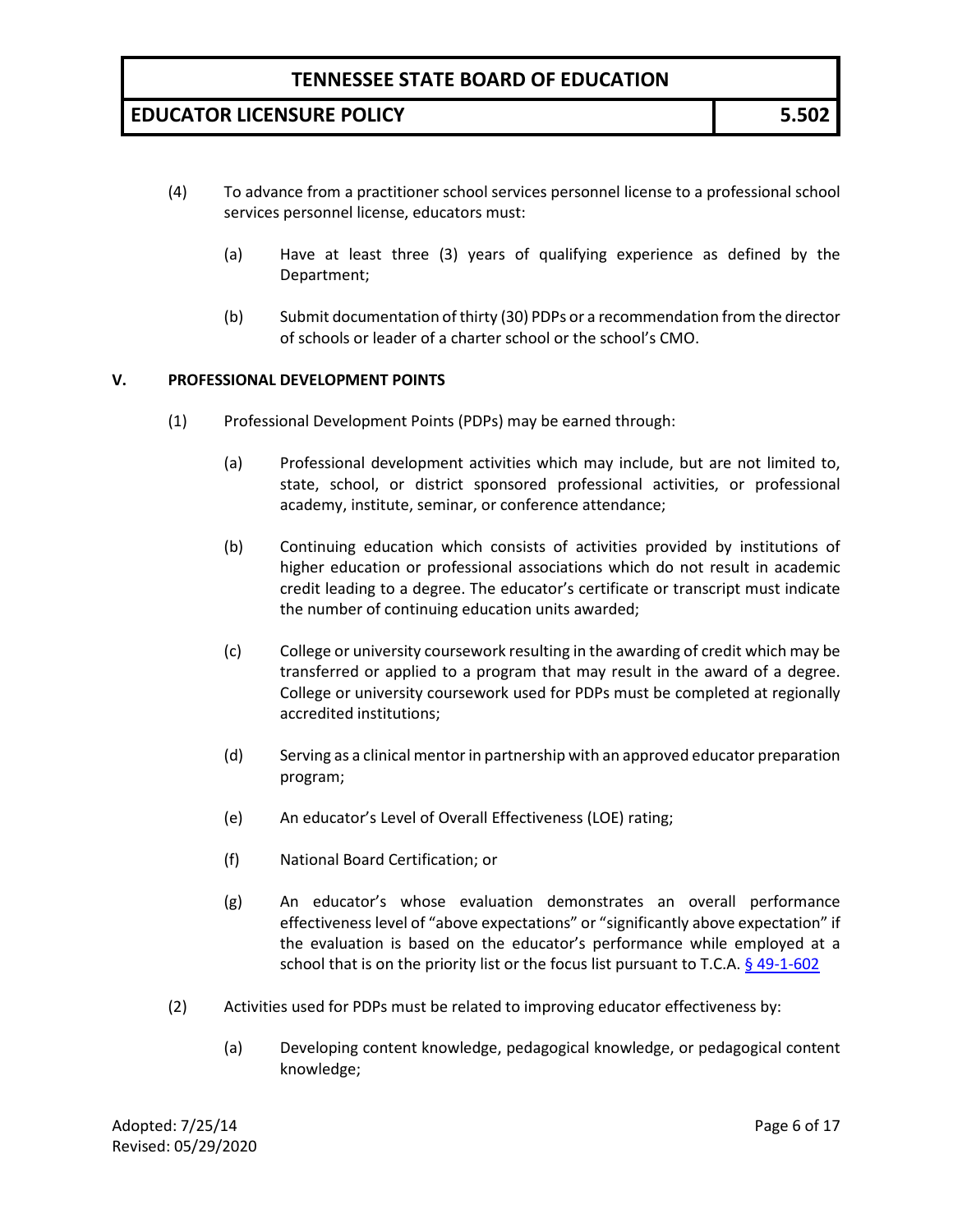- (b) Enhancing educator effectiveness (e.g., world language courses for those working with students for whom English is a second language, coursework that supports understanding and use of data; training to teach students who require specific behavioral or other exceptional needs in the classroom);
- (c) Developing competency in student social and emotional health and well-being.
- (3) All PDPs earned shall be approved as follows:
	- (a) Educators employed by an LEA shall have his or her PDPs approved by the director of schools or designee.
	- (b) Educators employed by a public charter school shall have his or her PDPs approved by the charter school leader or designee.
	- (c) If the educator is not employed in a Tennessee public school, appropriate documentation for all activities for which PDPs are requested shall be provided to the Department.
- (4) The educator's LEA or public charter school shall retain documentation for each completed activity for which the educator is awarded PDPs.
	- (5) PDPs may be denied for reasons including, but not limited to:
	- (a) The activity is not related to improving educator effectiveness;
	- (b) The activity is conducted outside the validity period of the license;
	- (c) The activity lacks adequate documentation; or
	- (d) The educator has already received PDPs for the activity.

| <b>Professional Development</b><br><b>Activity</b> | <b>PDPs Awarded</b>                                                   | <b>Required Documentation</b>                                                                  |
|----------------------------------------------------|-----------------------------------------------------------------------|------------------------------------------------------------------------------------------------|
| <b>Professional Learning</b>                       | 1 clock hour = 1 PDP<br>Approved Micro-credentials = 6<br><b>PDPs</b> | Certificate, transcript, or<br>verification signed by the<br>director of schools (or designee) |
|                                                    |                                                                       | or charter school leader                                                                       |
| <b>Continuing Education</b>                        | 1 continuing education unit<br>$(CEU) = 5 PDPs$                       | Certificate or transcript                                                                      |
| College or University                              | 1 semester hour credit = 10 PDPs                                      | Transcript; Audit verification                                                                 |
| Coursework                                         | 1 semester hour audit = 5 PDPs                                        | form                                                                                           |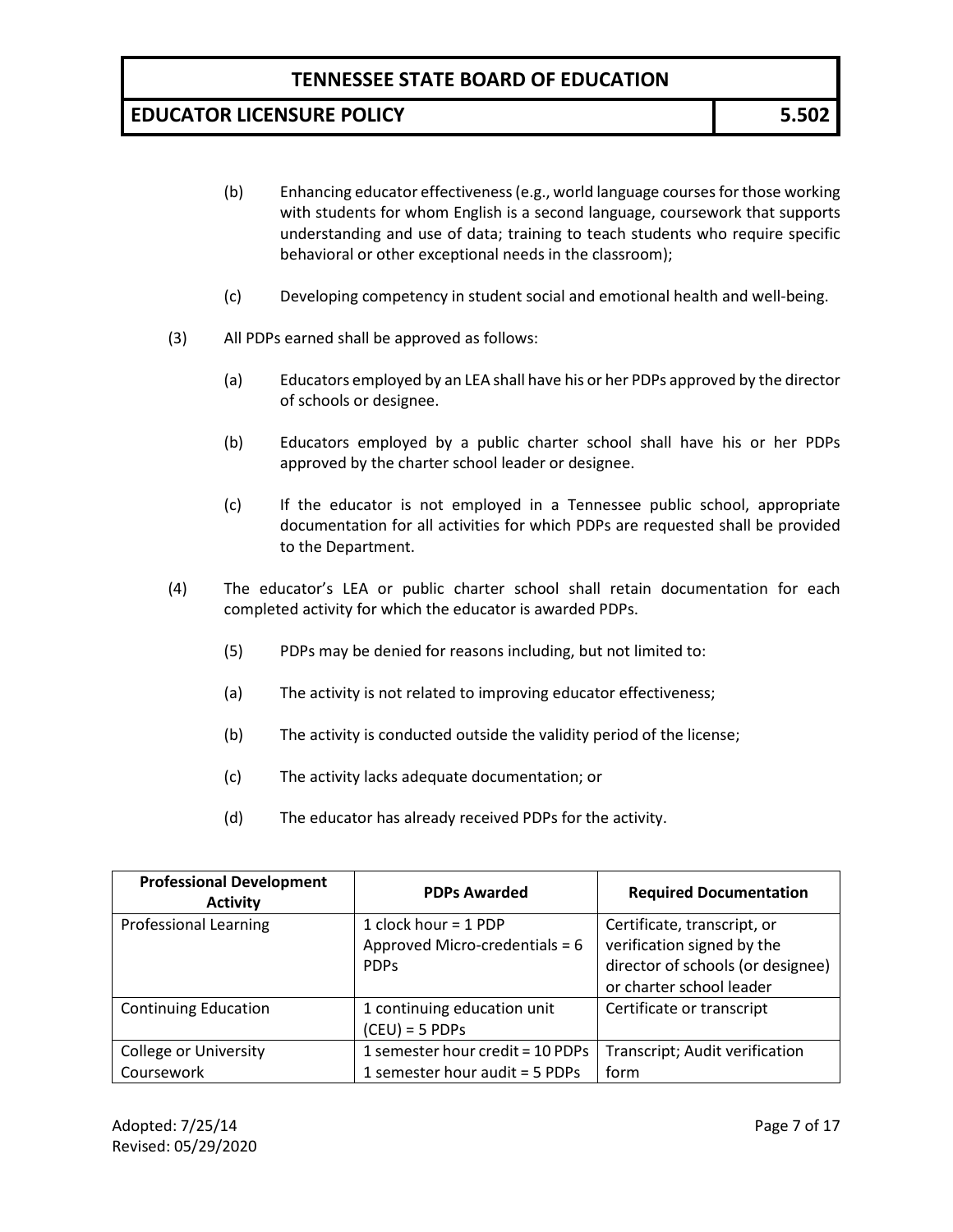# **EDUCATOR LICENSURE POLICY 5.502**

| Serving as a clinical mentor for    | 1 academic year = 20 PDPs       | Clinical mentor verification form |
|-------------------------------------|---------------------------------|-----------------------------------|
| candidates completing an            |                                 | signed by the director of         |
| educator preparation program        |                                 | schools (or designee)             |
| Level of Overall Effectiveness      | Overall Score of 5 = 20 PDPs    | No documentation is required.     |
| (LOE) rating                        | Overall Score of 4 = 15 PDPs    | Information is maintained by the  |
|                                     | Overall Score of 3 = 10 PDPs    | Department                        |
| LOE rating for educators            | Overall Score of 5 = 25 PDPs    | No documentation is required.     |
| employed at a Priority school or    | Overall Score of 4 = 20 PDPs    | Information is maintained by the  |
| Focus School                        |                                 | Department                        |
| <b>National Board Certification</b> | Initial Certification = 30 PDPs | Official documentation from the   |
|                                     | Renewal Certification = 15 PDPs | national professional board for   |
|                                     |                                 | teaching or school services.      |

#### **VI. ENDORSEMENTS**

- (1) Endorsements indicate the areas for which a licensed educator is prepared to provide instruction, leadership, or services in schools and districts.
- (2) All educators shall hold a valid Tennessee educator license with an endorsement covering the work assignment as provided in T.C.A. Title 49, Chapter 5, meet the appropriate employment standard as outlined in State Board rules, be issued an endorsement exemption by the Department, or hold a valid permit issued by the Department.
- (3) All educators who teach a course in which a state-level end of course examination is required shall hold the subject-specific endorsement for the course or meet the appropriate employment standard set by the Department.
- (4) Prospective educators seeking initial licensure shall meet requirements in at least one (1) area of endorsement.
- (5) Educators with a full and valid license may add additional endorsements through one (1) of the following options:
	- (a) Option 1:
		- 1. Complete an additional endorsement program from a State Boardapproved educator preparation provider;
		- 2. Be recommended by the approved educator preparation provider; and
		- 3. Submit qualifying scores on all required content assessments as defined in the Professional Assessments for Tennessee Educators Policy.
	- (b) Option 2: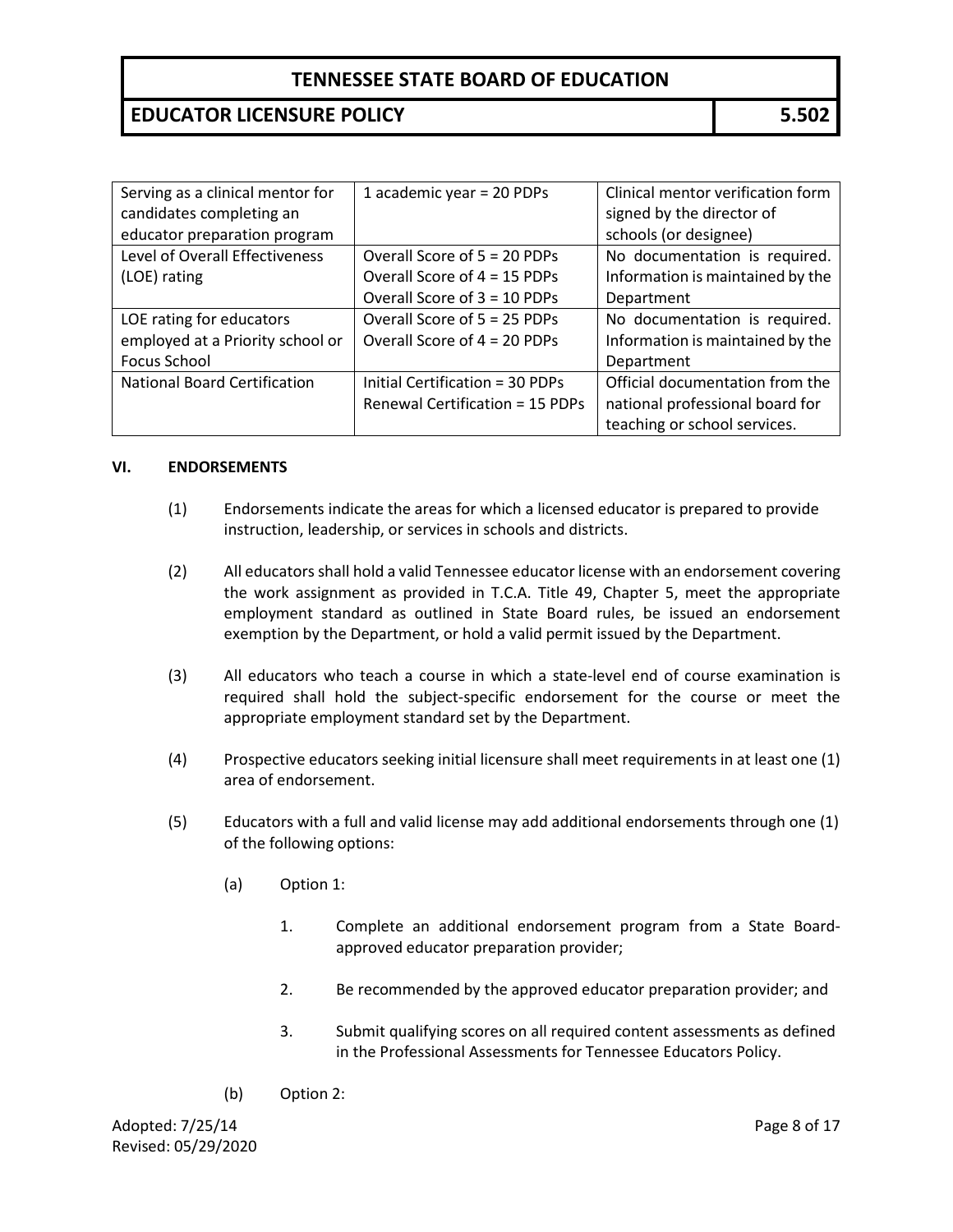- 1. Complete an additional endorsement program from educator preparation provider approved by a state other than Tennessee;
- 2. Be recommended by the approved educator preparation provider; and
- 3. Submit qualifying scores on all required content assessments as defined in the Professional Assessments for Tennessee Educators Policy;
- (c) Option 3:
	- 1. Hold a qualifying current or retired endorsement, as determined by the Department, on an active educator license; and
	- 2. Submit qualifying scores on all required content assessments as defined in the Professional Assessments for Tennessee Educators Policy;
- (d) Option 4:
	- 1. For endorsements identified by the Department as eligible to be added by test only, submit qualifying scores on required content assessments as defined in the Professional Assessments for Tennessee Educators Policy.
- (6) Educators seeking endorsement in an area that does not have an associated content assessment shall meet the following requirements for the applicable endorsement area:
	- (a) Bible. The applicant must:
		- 1. Hold a valid Tennessee educator license; and
		- 2. Complete at least twelve (12) semester hours in literature of the Bible. Coursework in theology, doctrine, ethics, dogma, and other courses of a doctrinal nature shall not be applicable.
	- (b) Drivers Education 7-12. The applicant must:
		- 1. Hold a valid Tennessee educator license; and
		- 2. Complete at least ten (10) semester hours of driver and traffic safety education that includes basic driver and traffic safety education, advanced driver and traffic safety education, general safety; and first aid and emergency medical service.
	- (c) Early Childhood Care and Services 6–12. The applicant must: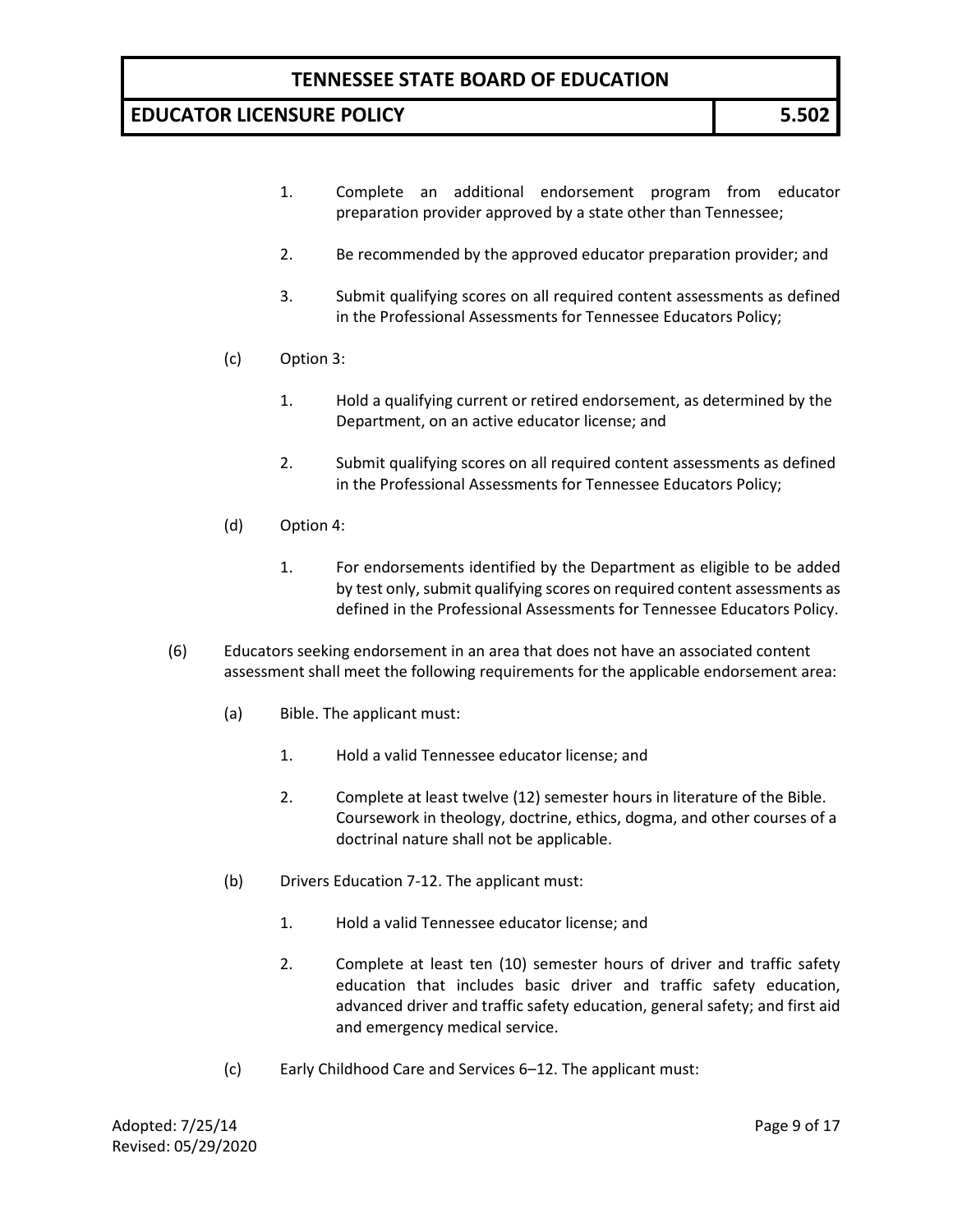- 1. Hold a current valid license with a Family and Consumer Sciences 6-12 endorsement.
- (d) Food Production & Management Services 6–12. The applicant must:
	- 1. Hold a full and valid license with a Family and Consumer Sciences 6-12 endorsement.
- (e) Health Science 6-12. The applicant must:
	- 1. Hold a health care license, registration, or certification in an allied health occupation, as a registered nurse, or in an appropriate medical profession in Tennessee that can be verified by the Tennessee Department of Health or a national license accreditation agency (e.g., Radiological Technologist, Nuclear Medicine, etc.).
	- 2. Hold an associate or higher degree that is related to the applicant's health care license, registration, or certification.
	- 3. Have completed one (1) year of full-time or part-time successful employment within the past five (5) years in a related health occupation in a health care clinical setting having a current active healthcare license (e.g., hospital, long-term care facility, rehabilitation or athletic training facility, dental or medical office, home health, day surgery center, etc.).
- (f) Speech Language Teacher (SLT) pre-K-12. The applicant must:
	- 1. Hold a minimum of a bachelor's degree and meet one (1) of the following options:
		- (i) Complete an educator preparation program for school speech language teachers approved by the State Board and be recommended by the approved educator preparation provider; or
		- (ii) Hold a bachelor's degree in speech language, speech language disorders, or communications disorders including 100 hours of supervised clinical practice and be recommended by an approved educator preparation provider with a speech language teacher program.
- (g) Supervisor of attendance. The applicant must:
	- 1. Hold a valid Tennessee educator license; and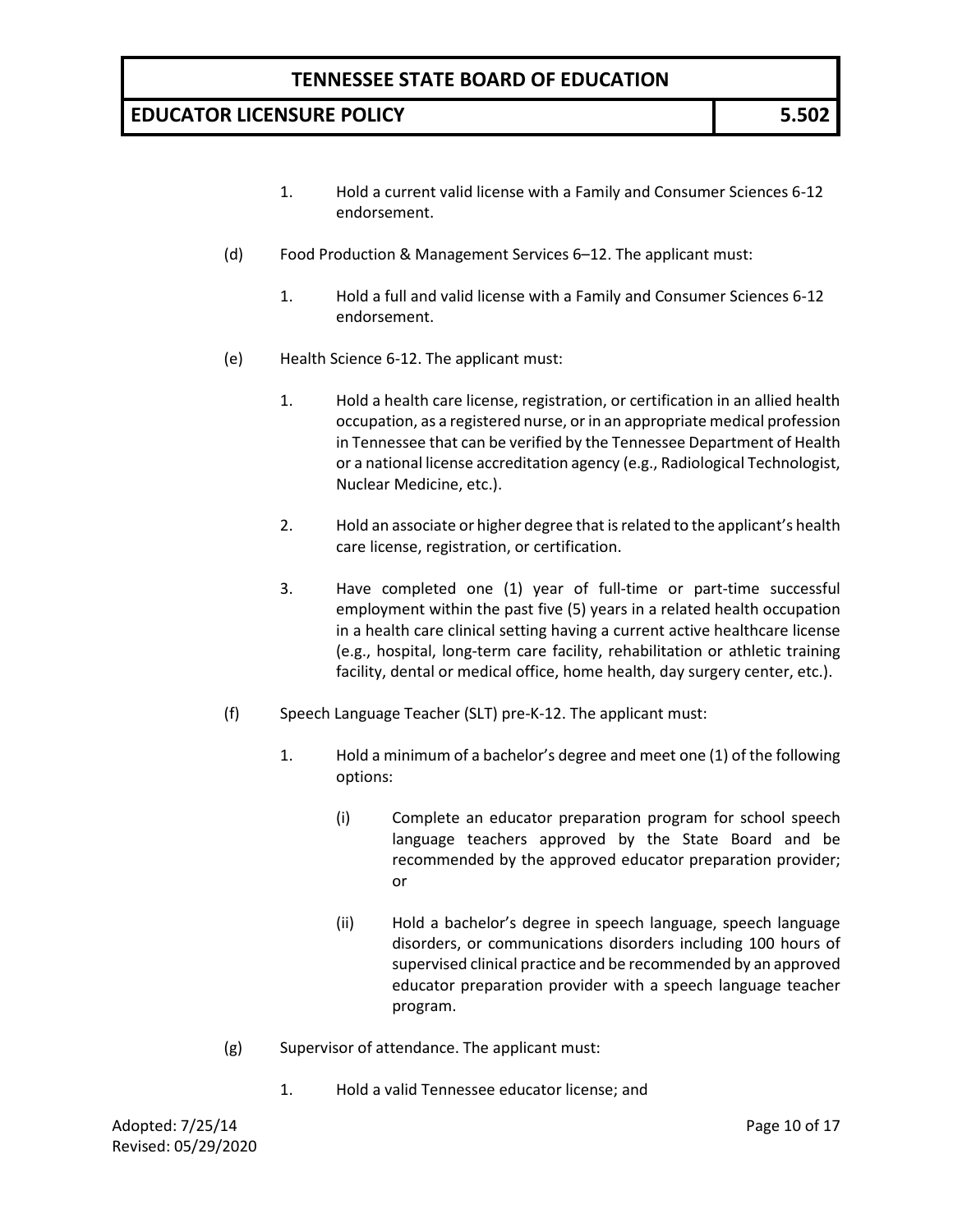- 2. Complete at least eight (8) semester hours in areas such as counseling and guidance, community and school relations, special education, social case work, or state and federal laws relating to school attendance.
- (h) Superintendent. [2](#page-10-0) The applicant must:
	- 1. Hold a master's degree with a major in educational administration and supervision or a minimum of twenty (20) graduate semester hours in administration, supervision, and related courses;
	- 2. Hold a valid Tennessee leader license or a valid Tennessee license with an endorsement in principal, supervisor of instruction, or administration/ supervision;
	- 3. Have five years of qualifying experience in teaching and/or administration as defined by the Department; and
	- 4. Have completed the following courses:
		- (i) School organization and administration;
		- (ii) Supervision;
		- (iii) Curriculum development;
		- (iv) School finance;
		- (v) School plant and transportation; and
		- (vi) School and community relations.
- (7) Districts may utilize the following endorsement flexibilities:
	- (a) An educator with a valid teaching license may teach up to two (2) sections of one (1) course outside the educator's area of endorsement each school year, with the exception of courses in which a state-level end of course examination is required.
	- (b) In order for an educator to teach more than one (1) course or more than two (2) sections of one (1) course outside of the educator's area of endorsement, the director of schools shall submit a request for an endorsement exemption to the commissioner.

<span id="page-10-0"></span>Adopted: 7/25/14 **Page 11 of 17** Revised: 05/29/2020  $2$  Pursuant to T.C.A. § 49-2-301(d), any director of schools who is appointed by the local board of education is required, at minimum, to have a baccalaureate degree. Any additional qualifications are determined by the local board of education. Any applicant seeking the endorsement of superintendent must meet these requirements.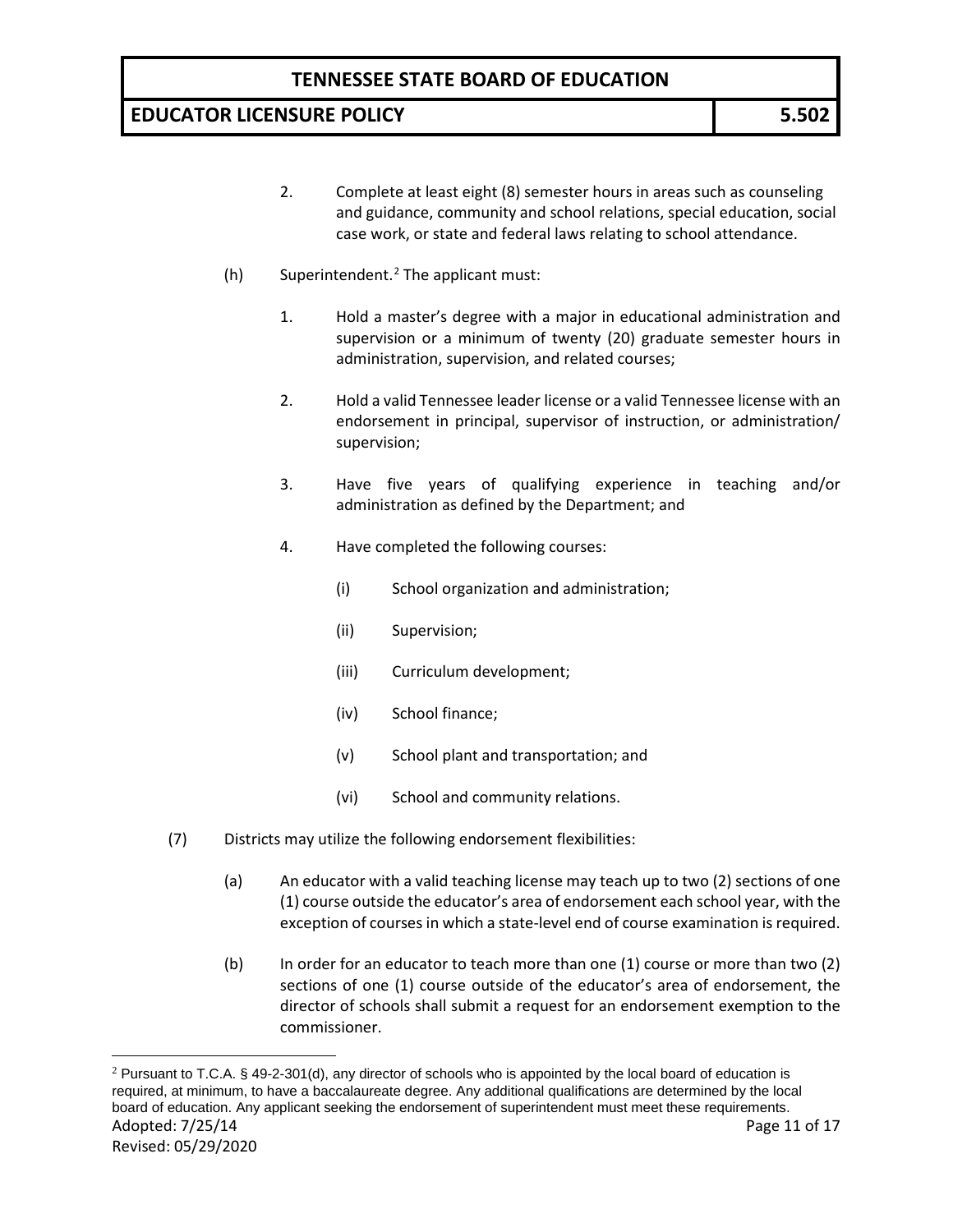- 1. In reviewing an endorsement exception request for approval, the commissioner may consider:
	- (i) The educator's previous work experience;
	- (ii) The educator's postsecondary coursework and degrees held; and
	- (iii) The educator's relevant experience in the subject area where the educator is seeking to teach.
- 2. Individuals with an endorsement exemption shall not teach a course in which a state-level end of course examination is required.
- 3. Each endorsement exemption issued by the commissioner shall be valid only until June 30 following the date of issuance.
- 4. The endorsement exemption may be eligible for renewal for up to two (2) times upon the application of the director of schools.
- 5. All endorsement exemptions shall be in compliance with federal laws, rules, and regulations.
- (c) An educator who:
	- 1. Holds an endorsement in pre-K–3 may teach any course in grade four (4) in a school that includes grade three (3).
	- 2. Holds an endorsement in K–5 may teach any course in grade six (6) in a school that includes grade five (5).
	- 3. Holds and endorsement in 6–8 may teach courses in grade five (5) in the same content area as the 6–8 endorsement.
	- 4. Holds an endorsement in 6–12 may teach courses in grade five (5) in the same content area as the 6–12 endorsement.
	- 5. Holds an endorsement in 7–12 may teach courses in grades five (5) and six (6) in the same content area as the 7–12 endorsement.
- (d) A classroom teacher with an endorsement in elementary education or early childhood education is eligible to teach any subject, including art, music, and physical education in the grades covered by the endorsement as part of the teacher's regular classroom assignment. A teacher in grades kindergarten through eight (8) who teaches art, music, or physical education for the major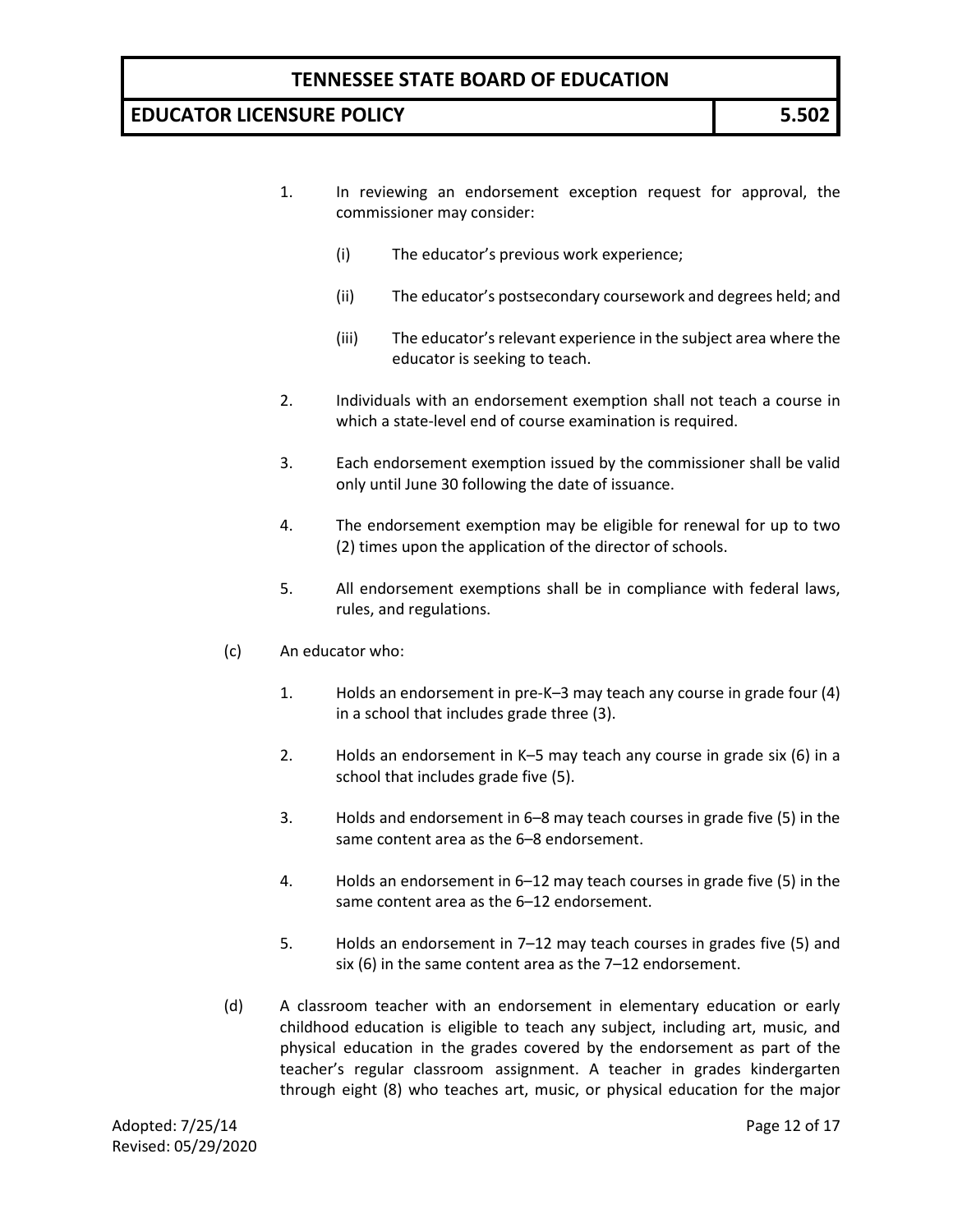**EDUCATOR LICENSURE POLICY 5.502**

portion of the school day shall be endorsed in art, music, or physical education respectively.

- (e) The department of education may provide additional endorsement flexibility as appropriate.
- (8) The list of active endorsements that may be issued on an educator's license is included in the chart below. Educators with an active license may still hold, and teach using, retired endorsement type(s) that were issued when they received a license.

| <b>Endorsement Area</b>                        | <b>Effective Date</b><br>(September 1)           | <b>Retired Date</b><br>(August 31) | Code         |
|------------------------------------------------|--------------------------------------------------|------------------------------------|--------------|
|                                                | Integrated Early Childhood and Special Education |                                    |              |
| Integrated Early Childhood Education Birth - K | 2020                                             |                                    | X            |
| Integrated Early Childhood Education pre-K-K   | 2020                                             |                                    | $\mathsf{X}$ |
|                                                | <b>Early Childhood Education</b>                 |                                    |              |
| Early Childhood Education pre-K-3              | 2008                                             | 2025                               | 467          |
| Early Development and Learning pre-K-K         | 2009                                             | 2025                               | 468          |
|                                                |                                                  |                                    |              |
|                                                |                                                  |                                    |              |
|                                                | Middle Grades - Core Academic                    |                                    |              |
| Elementary Education K-5                       | 2015                                             |                                    | 120          |
|                                                | Middle Grades - Core Academic                    |                                    |              |
| English Language Arts 6-8                      | 2015                                             |                                    | 121          |
| Mathematics 6-8                                | 2015                                             |                                    | 122          |
| Science 6-8                                    | 2015                                             |                                    | 123          |
| Social Studies 6-8                             | 2015                                             |                                    | 124          |
|                                                | Middle and Secondary Grades - Core Academic      |                                    |              |
| Biology 6-12                                   | 2015                                             |                                    | 126          |
| Chemistry 6-12                                 | 2015                                             |                                    | 127          |
| Earth Science 6-12                             | 2015                                             |                                    | 128          |
| Economics 6-12                                 | 2015                                             |                                    | 130          |
| English 6-12                                   | 2015                                             |                                    | 159          |
| Geography 6-12                                 | 2015                                             |                                    | 131          |
| Government 6-12                                | 2015                                             |                                    | 132          |
| History 6-12                                   | 2015                                             |                                    | 133          |
| Mathematics 6-12                               | 2015                                             |                                    | 125          |
| Physics 6-12                                   | 2015                                             |                                    | 129          |
| Psychology 9-12                                | 2001                                             |                                    | 426          |
| Sociology 9-12                                 | 2001                                             |                                    | 425          |
| Speech Communication 6-12                      | 2015                                             |                                    | 146          |
| Middle and Secondary Grades - World Languages  |                                                  |                                    |              |
| American Sign Language pre-K-12                | 2018                                             |                                    | 171          |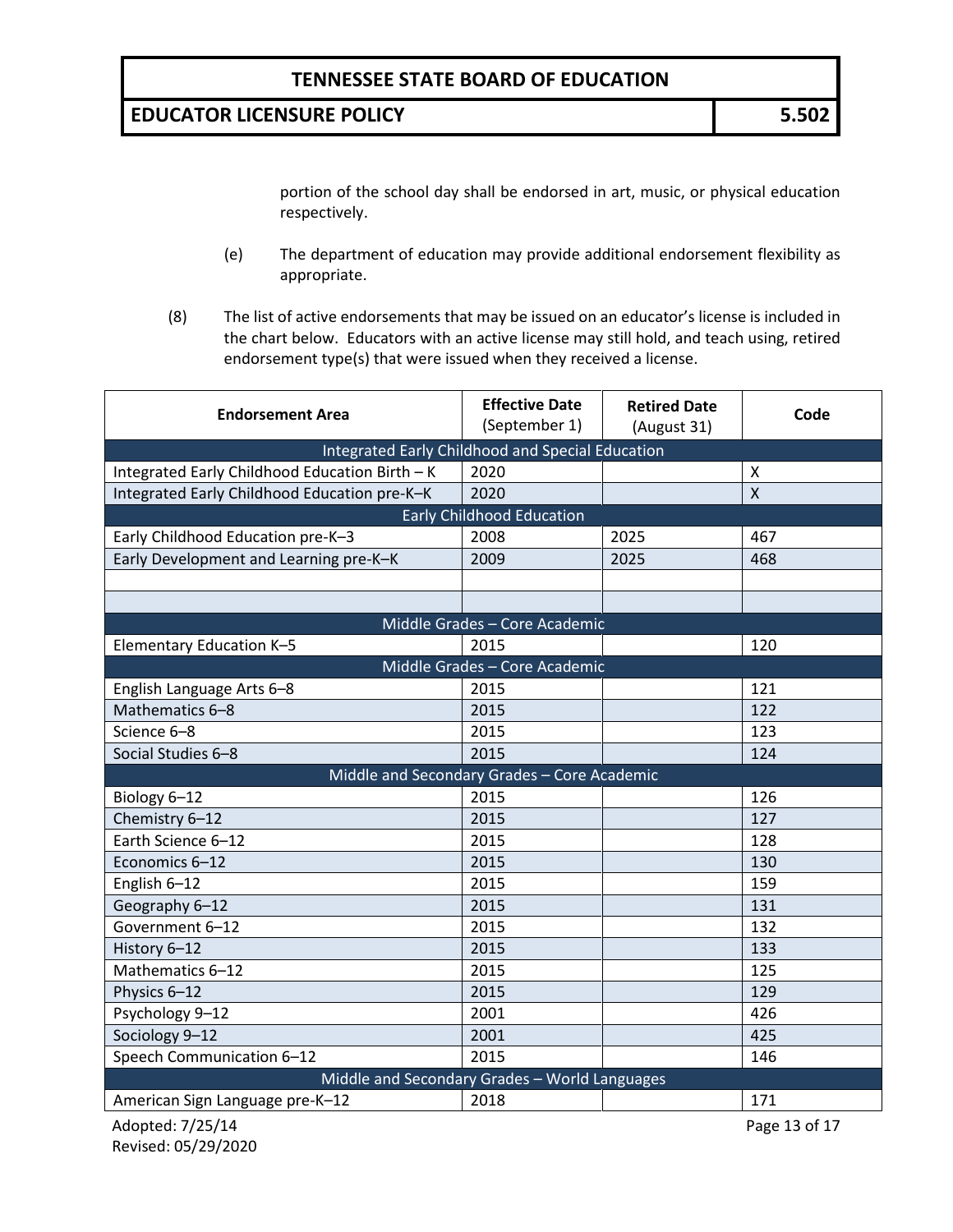| American Sign Language 6-12                                               | 2018                              |      | 172        |  |
|---------------------------------------------------------------------------|-----------------------------------|------|------------|--|
| Arabic pre-K-12                                                           | 2015                              |      | 478        |  |
| Arabic 6-12                                                               | 2015                              |      | 160        |  |
| Chinese pre-K-12                                                          | 2015                              |      | 479        |  |
| Chinese 6-12                                                              | 2015                              |      | 161        |  |
| French pre-K-12                                                           | 2015                              |      | 491        |  |
| French 6-12                                                               | 2015                              |      | 163        |  |
| German pre-K-12                                                           | 2015                              |      | 492        |  |
| German 6-12                                                               | 2015                              |      | 164        |  |
| Greek pre-K-12                                                            | 2015                              |      | 484        |  |
| Greek 6-12                                                                | 2015                              |      | 165        |  |
| Japanese pre-K-12                                                         | 2015                              |      | 485        |  |
| Japanese 6-12                                                             | 2015                              |      | 166        |  |
| Latin pre-K-12                                                            | 2015                              |      | 493        |  |
| Latin $6-12$                                                              | 2015                              |      | 167        |  |
| Russian pre-K-12                                                          | 2015                              |      | 494        |  |
| Russian 6-12                                                              | 2015                              |      | 168        |  |
| Spanish pre-K-12                                                          | 2015                              |      | 495        |  |
| Spanish 6-12                                                              | 2015                              |      | 169        |  |
| Other World Languages pre-K-12                                            | 2015                              |      | 496        |  |
| Other World Languages 6-12                                                | 2015                              |      | 170        |  |
| College, Career, and Technical Education - Academic                       |                                   |      |            |  |
|                                                                           |                                   |      |            |  |
| Agricultural Education 6-12                                               | 2015                              | 2020 | 150        |  |
| AgriScience 6-12                                                          | 2015                              |      | 151        |  |
| Business 6-12                                                             | 2015                              |      | 152        |  |
| <b>Business Technology 6-12</b>                                           | 2015                              | 2020 | 153        |  |
| Computer Science K-12                                                     | 2018                              |      | 173        |  |
| Family and Consumer Sciences 6-12                                         | 2015                              |      | 154        |  |
| Early Childhood Care and Services 6-12<br>$\bullet$                       | 2015                              |      | 156        |  |
| Food Production & Management                                              | 2015                              |      | 155        |  |
| Services 6-12                                                             |                                   |      |            |  |
| Marketing Education 6-12                                                  | 2015                              |      | 158        |  |
| Technology Engineering Education 6-12                                     | 2015                              | 2020 | 157        |  |
|                                                                           | <b>Visual and Performing Arts</b> |      |            |  |
| Dance K-12                                                                | 2009                              |      | 445        |  |
| Instrumental/General Music K-12                                           | 2009                              |      | 429        |  |
| Theatre K-12                                                              | 1995                              |      | 405        |  |
| Visual Arts K-12                                                          | 2009                              |      | 427        |  |
| Vocal/General Music K-12                                                  | 2009                              |      | 428        |  |
|                                                                           | <b>Special Populations</b>        |      |            |  |
| English as a Second Language pre-K-12                                     | 1999                              |      | 490        |  |
| Gifted Education pre-K-12<br>Special Education Comprehensive Program K-12 | 2009<br>2008                      |      | 466<br>461 |  |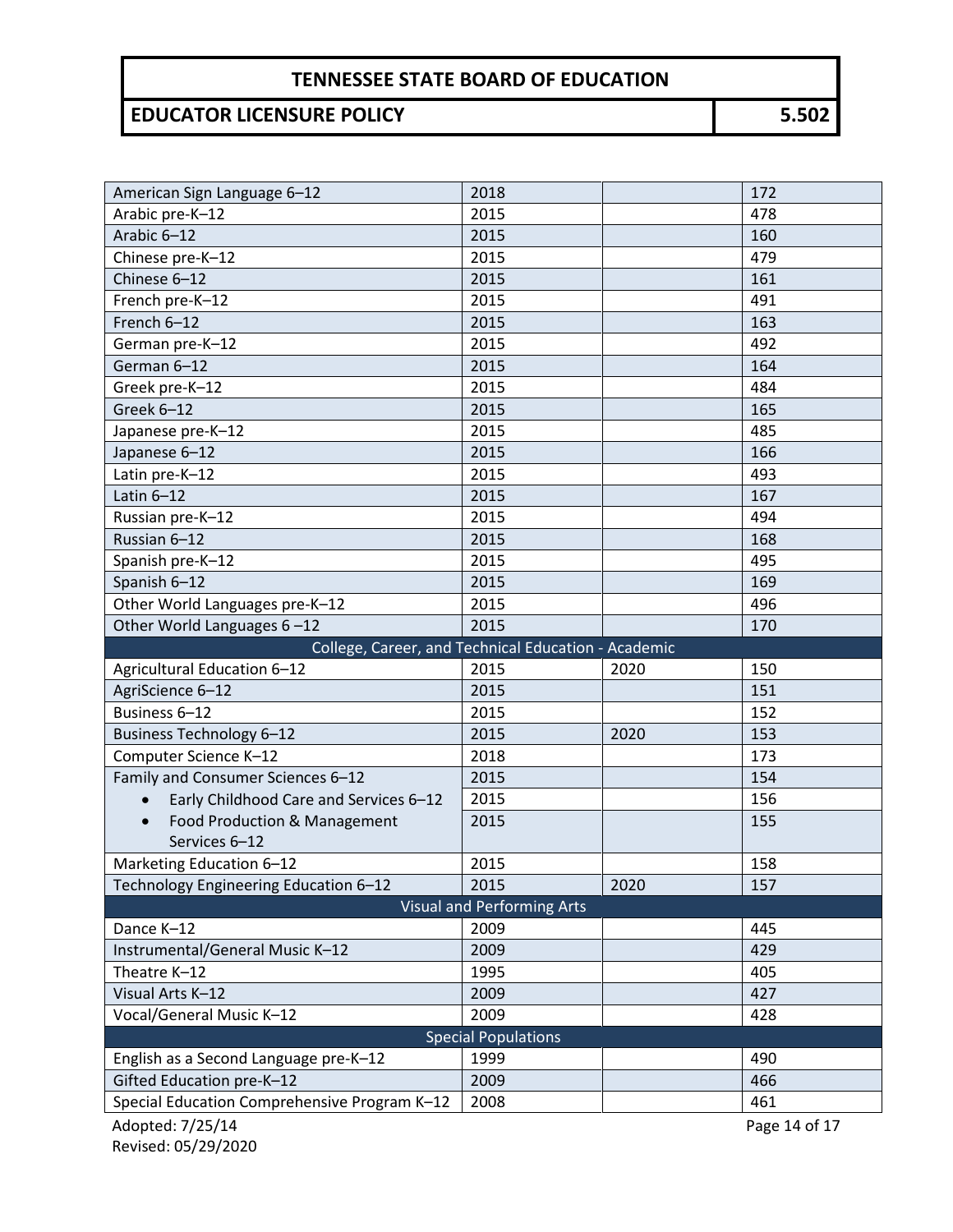| Special Education Early Childhood pre-K-3                | 2008                                 | 2025 | 459           |  |
|----------------------------------------------------------|--------------------------------------|------|---------------|--|
| Special Education Hearing pre-K-12                       | 1995                                 |      | 463           |  |
| Special Education Interventionist K-8                    | 2015                                 |      | 144           |  |
| Special Education Interventionist 6-12                   | 2015                                 |      | 145           |  |
| Special Education Vision pre-K-12                        | 2009                                 |      | 462           |  |
| Provisional Early Development and Learning pre-          | 2018                                 |      | 199           |  |
| $K-K$                                                    |                                      |      |               |  |
| Provisional Special Education Comprehensive K-           | 2018                                 |      | 195           |  |
| 12                                                       |                                      |      |               |  |
| Provisional Special Education Early Childhood<br>pre-K-3 | 2018                                 |      | 193           |  |
| Provisional Special Education Gifted pre-K-12            | 2018                                 |      | 198           |  |
| Provisional Special Education Hearing pre-K-12           | 2018                                 |      | 197           |  |
| Provisional Special Education Interventionist 6-<br>12   | 2018                                 |      | 191           |  |
| Provisional Special Education Interventionist K-8        | 2018                                 |      | 190           |  |
| Provisional Special Education Vision pre-K-12            | 2018                                 |      | 196           |  |
|                                                          | <b>Health and Physical Education</b> |      |               |  |
| Health and Wellness Education K-12                       | 2009                                 |      | 419           |  |
| Physical Education K-12                                  | 2009                                 |      | 170           |  |
|                                                          | <b>Specialists</b>                   |      |               |  |
| Library Information Specialist pre-K-12                  | 2000                                 |      | 473           |  |
| Reading Specialist pre-K-12                              | 2005                                 |      | 486           |  |
|                                                          | <b>School Services Personnel</b>     |      |               |  |
| Bible 6-12                                               | 2015                                 |      | 26            |  |
| Drivers Education 7-12                                   |                                      |      | 82            |  |
| Educational Interpreter pre-K-12                         | 2016                                 |      | 147           |  |
| School Audiologist pre-K-12                              | 2006                                 |      | 469           |  |
| School Counselor pre-K-12                                | 1996                                 |      | 487           |  |
| School Psychologist pre-K-12                             | 2001                                 |      | 489           |  |
| School Social Worker pre-K-12                            | 1996                                 |      | 488           |  |
| School Speech Language Pathologist pre-K-12              | 2006                                 |      | 498           |  |
| Speech Language Teacher pre-K-12                         |                                      |      | 458           |  |
| <b>Supervisor of Attendance</b>                          |                                      |      | 94            |  |
| Leader                                                   |                                      |      |               |  |
| Instructional Leadership - Aspiring pre-K-12             |                                      |      | 441           |  |
| Instructional Leadership - pre-K-12                      |                                      |      | 442           |  |
| Instructional Leadership - Professional pre-K-12         |                                      |      | 443           |  |
| Professional Admin pre-K-12                              |                                      |      | 482           |  |
| Professional Admin pre-K-12                              |                                      |      | 483           |  |
| Superintendent                                           |                                      |      | 90            |  |
| Occupational                                             |                                      |      |               |  |
| Automotive 6-12                                          | 2015                                 |      | 770           |  |
| Adopted: 7/25/14                                         |                                      |      | Page 15 of 17 |  |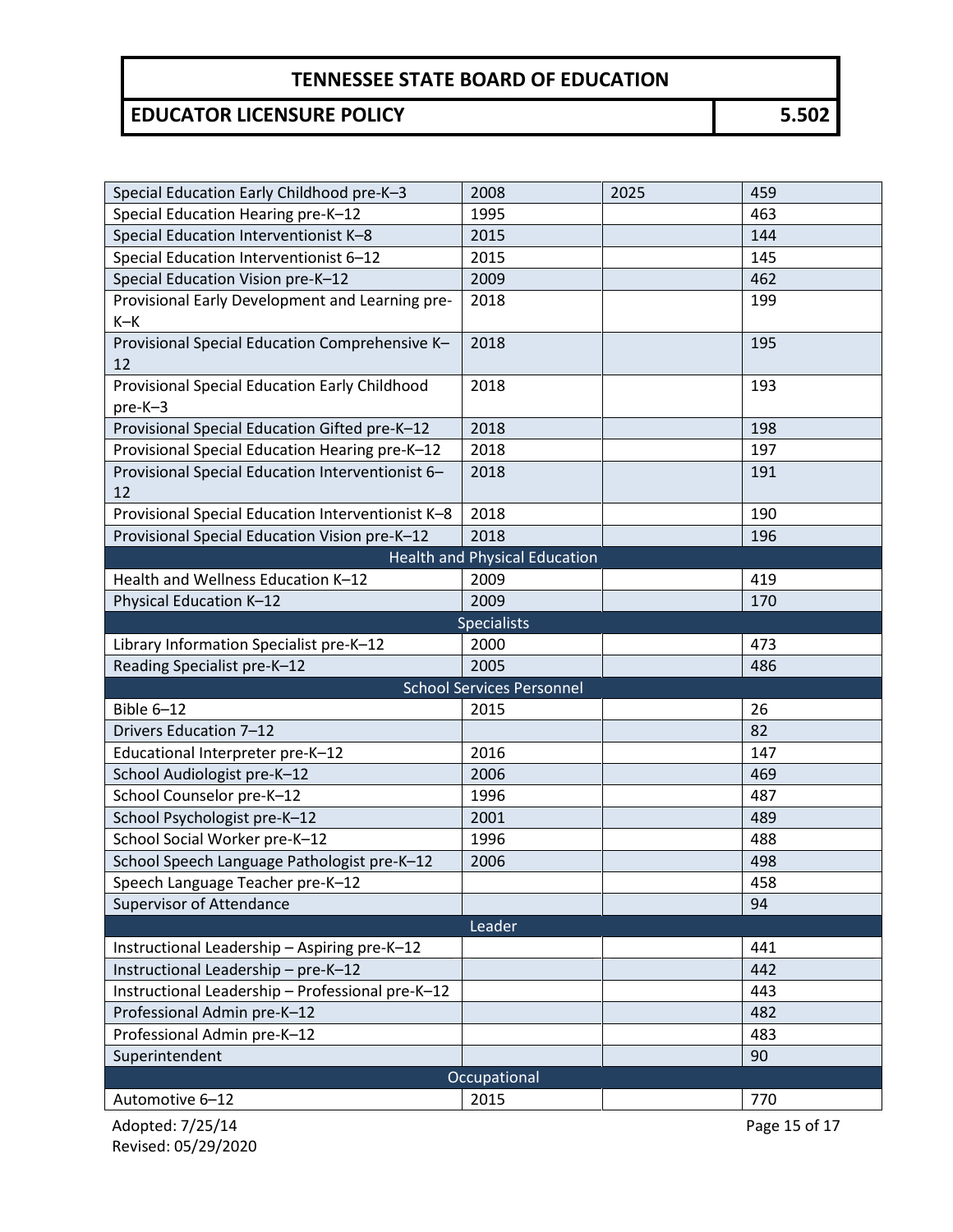# **EDUCATOR LICENSURE POLICY 5.502**

| Aviation Ground School 6-12             | 2015                        | 774 |
|-----------------------------------------|-----------------------------|-----|
| Barbering 6-12                          | 2015                        | 780 |
| Broadcasting 6-12                       | 2015                        | 710 |
| Carpentry 6-12                          | 2015                        | 706 |
| Collision Repair 6-12                   | 2015                        | 771 |
| Concrete/Masonry 6-12                   | 2015                        | 702 |
| Cosmetology 6-12                        | 2015                        | 781 |
| Culinary Arts 6-12                      | 2015                        | 730 |
| Digital Arts and Design 6-12            | 2015                        | 711 |
| Drafting/CAD 6-12                       | 2015                        | 700 |
| Electrical 6-12                         | 2015                        | 701 |
| Fire Safety 6-12                        | 2015                        | 751 |
| Health Informatics 6-12                 | 2015                        | 721 |
| Health Science 6-12                     | 2015                        | 720 |
| <b>HVAC 6-12</b>                        | 2015                        | 707 |
| Information Technology 6-12             | 2015                        | 740 |
| Legal and Protective Services 6-12      | 2015                        | 750 |
| Manufacturing 6-12                      | 2015                        | 760 |
| Plumbing 6-12                           | 2015                        | 703 |
| Programming 6-12                        | 2015                        | 742 |
| Public Health 6-12                      | 2015                        | 722 |
| Supply Chain Management 6-12            | 2015                        | 776 |
| Welding 6-12                            | 2015                        | 705 |
|                                         | Postsecondary Educator 9-12 |     |
| AgriScience 9-12 PSE                    | 2018                        | 951 |
| American Sign Language 9-12 PSE         | 2018                        | 970 |
| Arabic 9-12 PSE                         | 2018                        | 960 |
| Biology 9-12 PSE                        | 2018                        | 926 |
| <b>Business Education 9-12 PSE</b>      | 2018                        | 952 |
| Chemistry 9-12 PSE                      | 2018                        | 927 |
| Chinese 9-12 PSE                        | 2018                        | 961 |
| Early Child Care and Services 9-12 PSE  | 2018                        | 981 |
| Earth Science 9-12 PSE                  | 2018                        | 928 |
| Economics 9-12 PSE                      | 2018                        | 930 |
| English 9-12 PSE                        | 2018                        | 959 |
| Family and Consumer Science 9-12 PSE    | 2018                        | 954 |
| Food Production and Management 9-12 PSE | 2018                        | 980 |
| French 9-12 PSE                         | 2018                        | 963 |
| Geography 9-12 PSE                      | 2018                        | 931 |
| German 9-12 PSE                         | 2018                        | 964 |
| Government 9-12 PSE                     |                             |     |
|                                         | 2018                        | 932 |
| Greek 9-12 PSE                          | 2018                        | 965 |
| History 9-12 PSE                        | 2018                        | 933 |

Revised: 05/29/2020